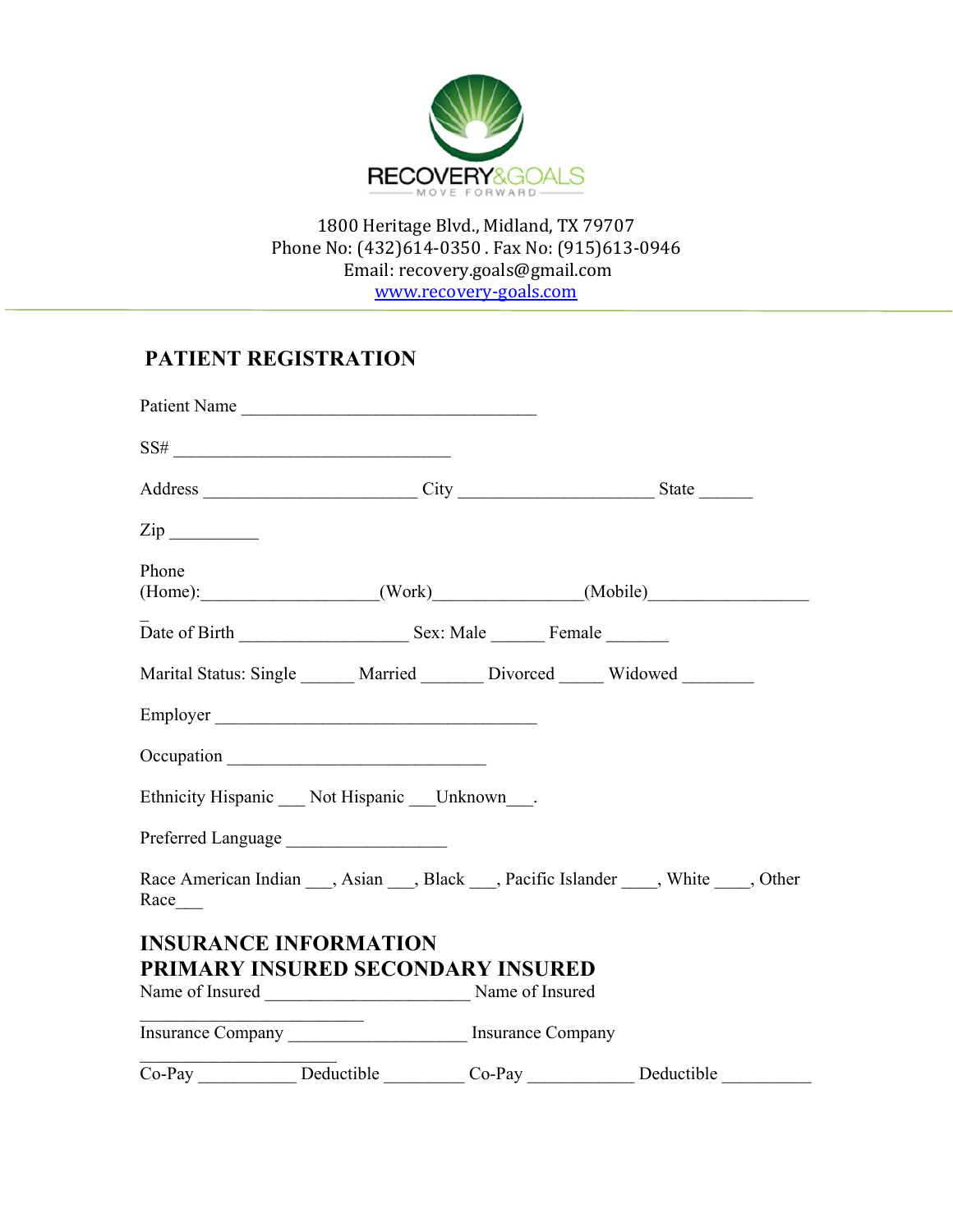

**RESPONSIBLE PARTY** 

| Name      | Relationship |       |  |  |
|-----------|--------------|-------|--|--|
| SS#       | DOB:         |       |  |  |
| Employer: | Phone:       | Work: |  |  |
|           |              |       |  |  |
|           |              |       |  |  |

**EMERGENCY CONTACT:**

**Name:\_\_\_\_\_\_\_\_\_\_\_\_\_\_\_\_\_\_\_\_\_\_\_\_\_\_\_\_\_\_ Phone: \_\_\_\_\_\_\_\_\_\_\_\_\_\_\_\_\_\_\_\_\_\_\_\_\_\_\_\_\_**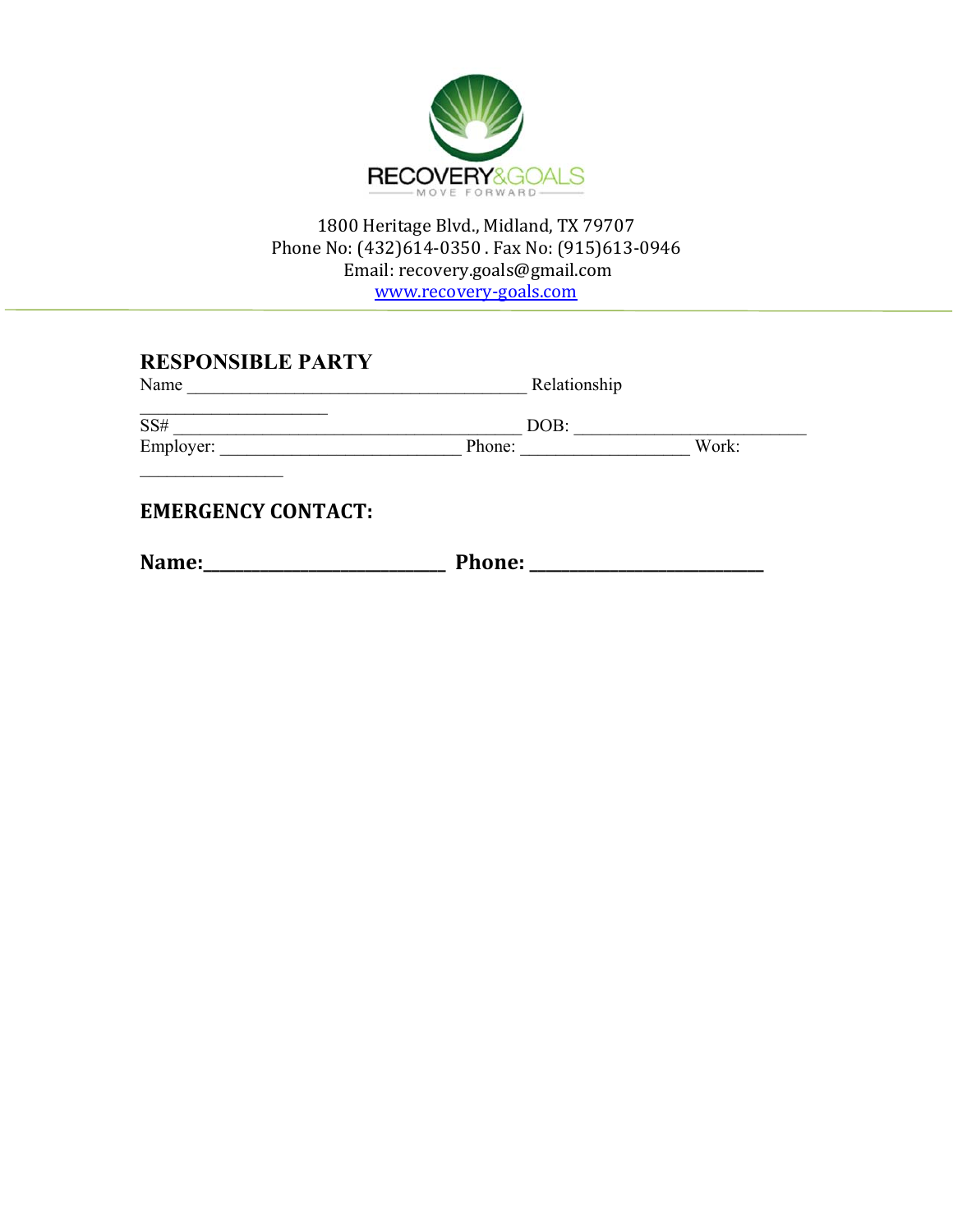

www.recovery‐goals.com

# **NEW PATIENT**

|                                                                                                                                                                                                                                     | $Age$ <sub>_______</sub> | Sex: $M / F$ |
|-------------------------------------------------------------------------------------------------------------------------------------------------------------------------------------------------------------------------------------|--------------------------|--------------|
| <b>Referring Physician:</b> National Physician Communication of the Communication of the Communication of the Communication of the Communication of the Communication of the Communication of the Communication of the Communicatio |                          |              |
| <b>Primary Care Physician:</b> The Contract of the Care Physician:                                                                                                                                                                  |                          |              |
| How did you learn about our clinic?                                                                                                                                                                                                 |                          |              |
| 1. What brings you here today?                                                                                                                                                                                                      |                          |              |

- **2. When did the problem start?**
- **3. How did this problem start?**
- **4. Any inciting event?**
- **5. Is this problem improving, worsening or stable over time?**
- **6. Have you had this problem problem before? If yes, how was it treated? Who was your doctor?**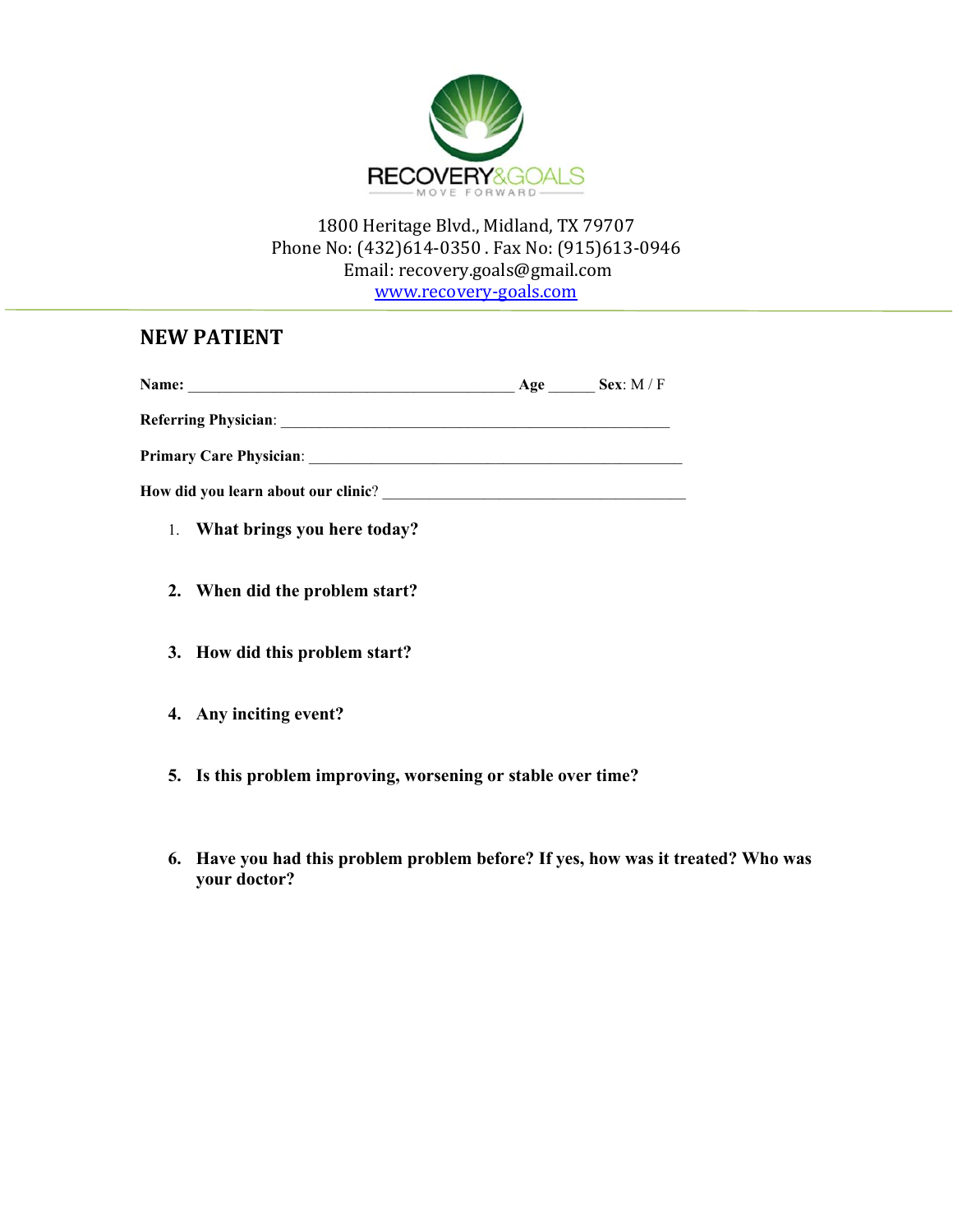

www.recovery‐goals.com



Please mark(X=pain)

### **PAST MEDICAL HISTORY:**

**Please circle any illnesses you have been diagnosed with: (Circle all that apply)**  Diabetes- Heart Attack/Pacemaker- Coronary artery disease- Hypertension- Blood Disorders-Thyroid Problems (hypo/hyper) - COPD / asthma/ bronchitis - Cancer- Stroke- Skin Disease- Migraine/ Headaches- Seizure/Epilepsy- Eye problems- Allergies- Neurological disorders (MS, Parkinson, etc) - Autoimmune Diseases- PVD (poor circulation in feet) - Other (Please explain any one  $circle$ ),

**\_\_\_\_\_\_\_\_\_\_\_\_\_\_\_\_\_\_\_\_\_\_\_\_\_\_\_\_\_\_\_\_\_\_\_\_\_\_\_\_\_\_\_\_\_\_\_\_\_\_\_\_\_\_\_\_\_\_\_\_\_\_\_\_\_\_\_\_\_\_\_\_\_\_\_\_\_\_\_\_\_\_\_\_\_\_** 

 $\mathcal{L}_\mathcal{L}$ 

Have you ever been diagnosed and/or treated for a psychiatric or psychological disorder? Y / N What were the diagnoses?

### **SURGICAL HISTORY:**

What operations have you had (surgeon(s), date(s))? Or NONE

**What Diagnostic Tests have you had done for your condition:** 

**Test Area Tested Date Where At?** 

**X-ray**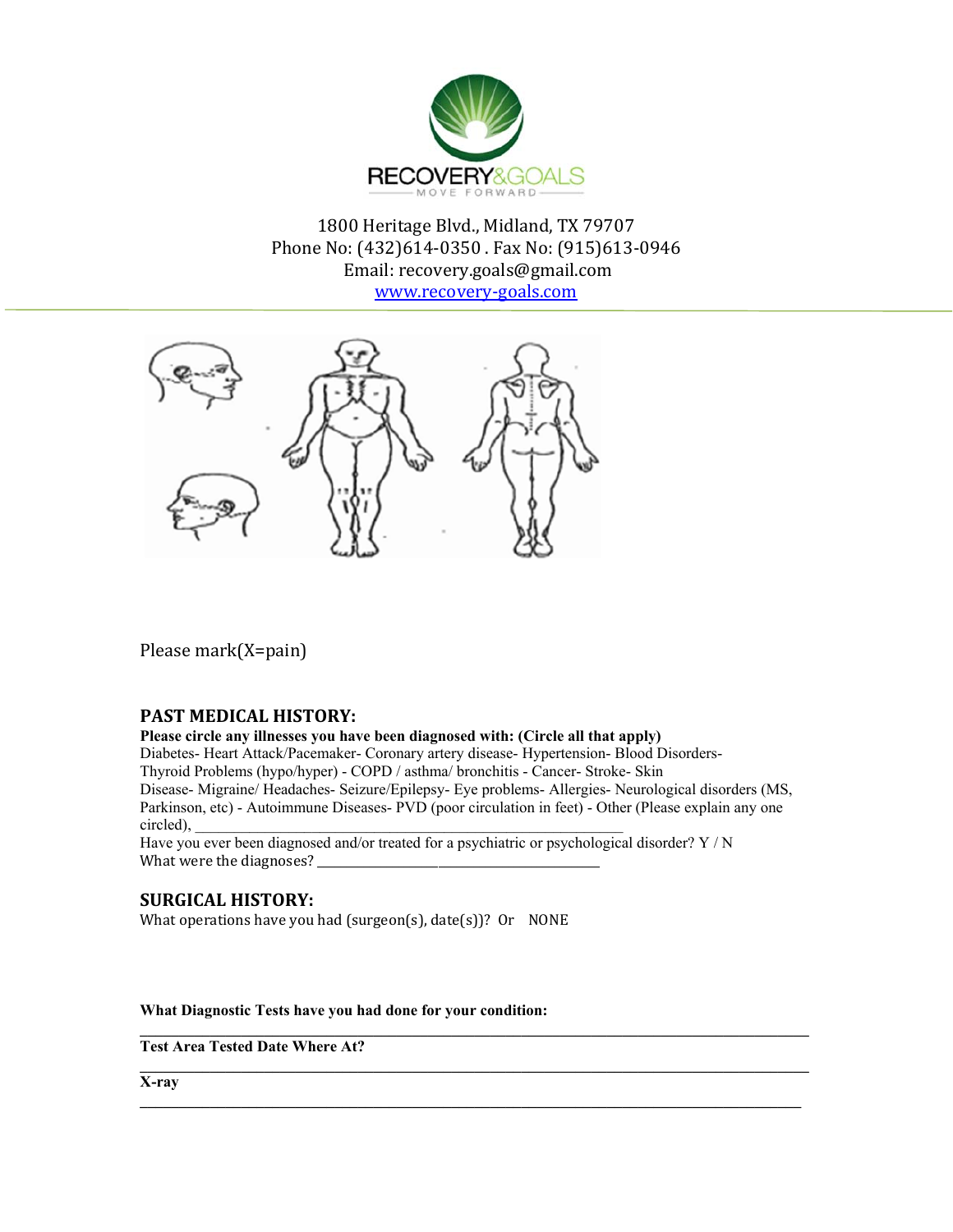

www.recovery‐goals.com

| <b>CT</b> Scan         |  |  |  |
|------------------------|--|--|--|
| <b>MRI</b>             |  |  |  |
| <b>Bone Scan</b>       |  |  |  |
| <b>EMG</b>             |  |  |  |
| Mylogram               |  |  |  |
| <b>Any Other Tests</b> |  |  |  |
|                        |  |  |  |

 $\_$  , and the state of the state of the state of the state of the state of the state of the state of the state of the state of the state of the state of the state of the state of the state of the state of the state of the

**ALLERGIES:**

### **Current Medications:**

Please list your **pain medications** you are currently taking with their dosage/amount:

**Are there any side effects from your pain medications?** Y / N **Describe the side effects**:\_\_\_\_\_\_\_\_\_\_\_\_\_\_\_\_\_\_\_\_\_\_\_\_\_\_\_\_\_\_\_\_\_\_\_\_\_\_\_\_\_\_\_\_\_\_\_\_\_\_\_\_\_\_\_\_\_\_\_\_\_\_\_\_\_ 

**Are you currently on "Blood Thinners?"** Y / N. **Name them**

### **Social Functional History:**

**Are you (circle those that apply)** Single – Married- Divorced – Widow/Widower – Remarried **List all the people who live with you** 

 $\_$  , and the state of the state of the state of the state of the state of the state of the state of the state of the state of the state of the state of the state of the state of the state of the state of the state of the How many children do you have? What is your highest level of education? **Are you currently (circle one)** Employed- Unemployed- Retired **Has your pain caused you to miss days from work?** Y/ N NA **Are you on Disability?** Y / N NA **What is your occupation/ What was your occupation?** \_\_\_\_\_\_\_\_\_\_\_\_\_\_\_\_\_\_\_\_\_\_\_\_\_\_\_\_\_\_\_\_\_\_\_\_\_\_\_\_ 

**Do you use a ? (circle all that apply)** Cane- Walker- Crutches- Wheelchair- Braces (back or body) **Are you currently involved in any lawsuits? Y / N Do you use tobacco products (circle all that apply)** Cigarettes- Cigars- Chew- Snuff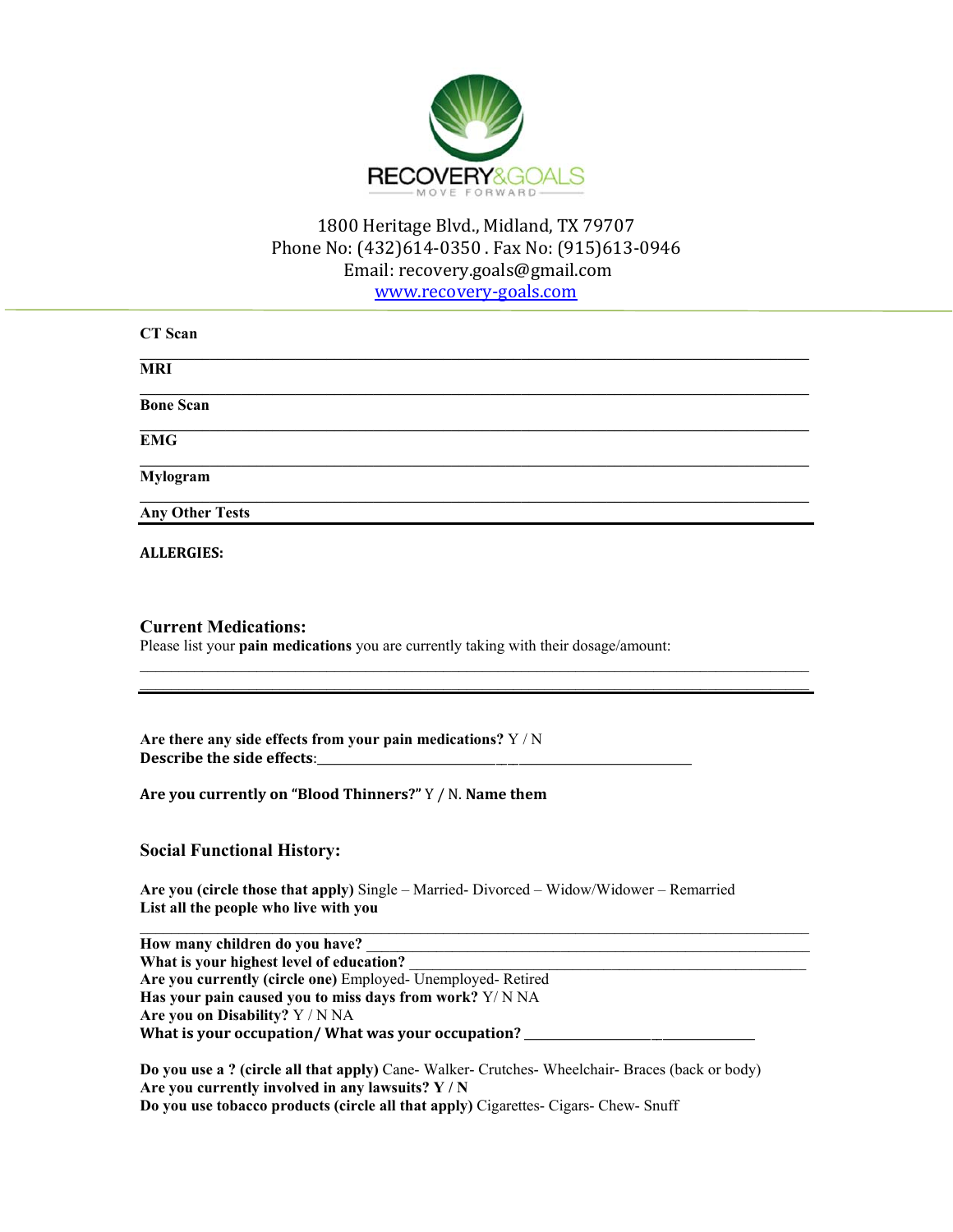

www.recovery‐goals.com

How much a day? **Do you drink Alcoholic beverages? Y / N How much? \_\_\_\_\_\_\_Day \_\_\_\_\_\_\_\_Week \_\_\_\_\_\_\_Month Do you use recreational drugs/street drugs/illegal drugs including Marijuana? Y / N Used in the last month? \_\_\_\_\_\_\_\_\_**  Do you have a regular exercise program? Y / N If yes what? **Please list your Hobbies or things you like to do for Fun and Relaxation:** 

**Have you ever been physically abused? Y / N** 

**Have you ever been sexually abused? Y / N** 

**Family Medical History:**

**Patient/Family Goals for this visit:**

**REVIEW OF SYSTEMS** General:

HEENT/Neck:

Respiratory: [ ] pneumonia [] vent. dependent, full-time [] vent. dependent, part-time

Cardiovascular: [] autonomic dysreflexia [ ] orthostatic hypotension [ ] DVT [ ] PE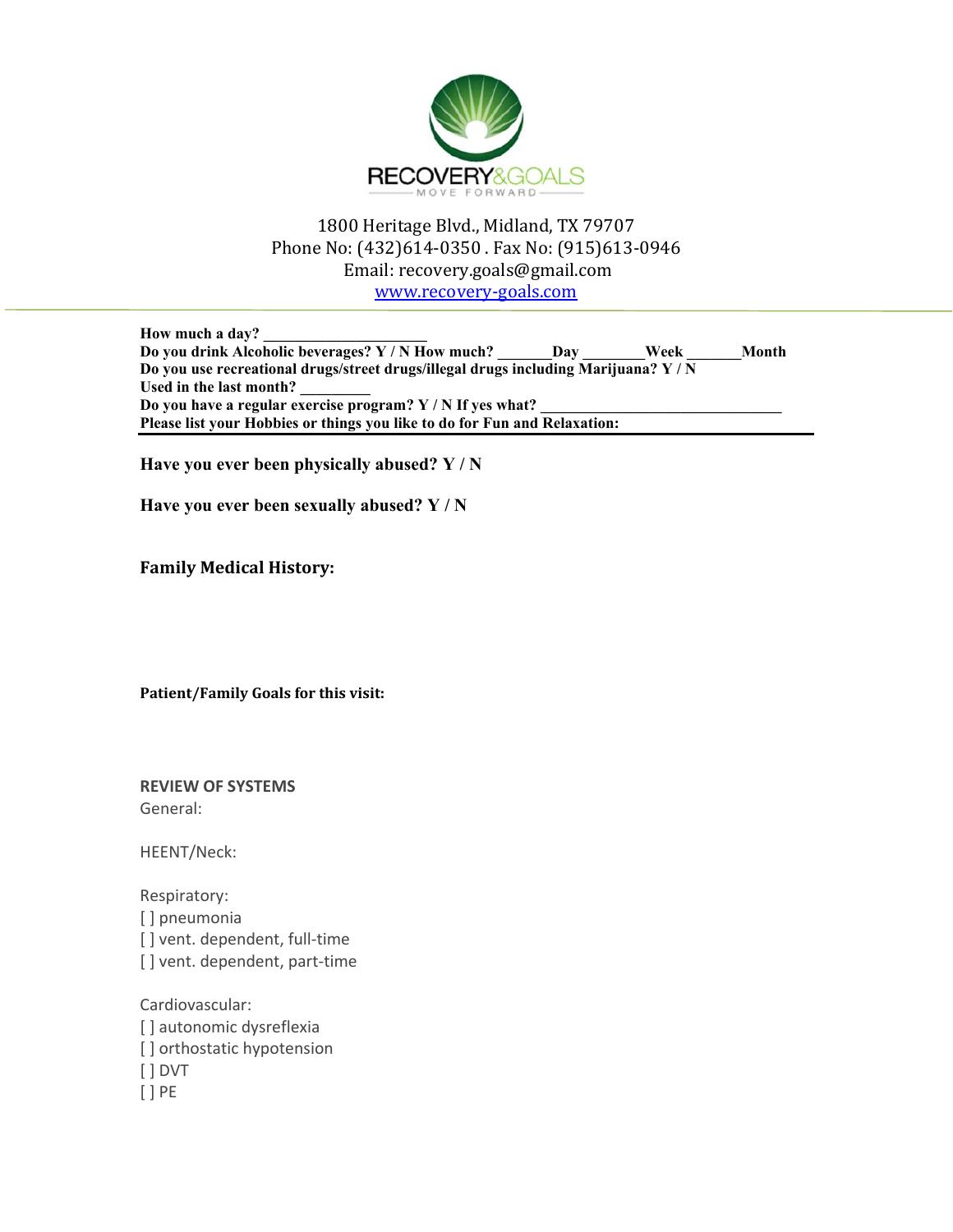

Heme/Lymph:

Genitourinary: bladder management: [ ] neurogenic bladder [] symptomatic UTI date of last UTI: [ ] renal calculi [] ureteral reflux [ ] renal insufficiency ClCr: Gastrointestinal: [] neurogenic bowel bowel program: [] hemorrhoids Skin: [] pressure ulcers location/date/tx: Neuromusculoskeletal: [] chronic pain [ ] heterotopic ossification [ ] spasticity [ ] syrinx [] fractures location/date: [] contractures Psychiatric:

[] substance abuse [] depression [] suicidality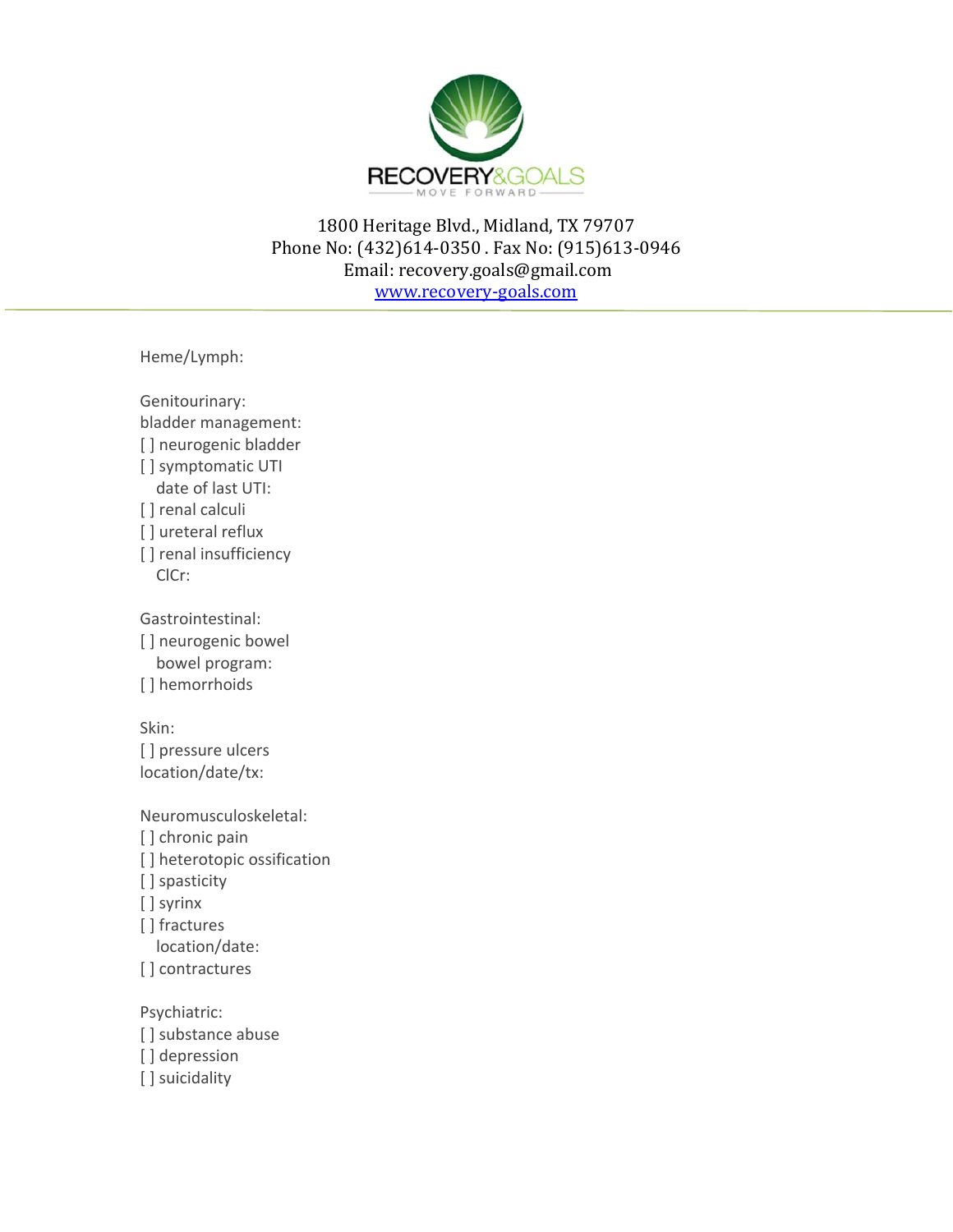

www.recovery‐goals.com

Functional:

- [] Ambulatory
- [] Wheelchair mobility
- [] driving
- [ ] ADLS

### **Activities of Daily Living Questionnaire (ADLQ)**

Instructions: circle one number for each item 1. **Self‐care activities**

### A. **Eating**

- $0 = No$  problem
- 1 = Independent, but slow or some spills
- 2 = Needs help to cut or pour; spills often
- 3 = Must be fed most foods
- 9 = Don't know

### B. **Dressing**

- 0 = No problem
- $1 =$  Independent, but slow or clumsy
- 2 = Wrong sequence, forgets items
- 3 = Needs help with dressing
- $9 = Don't know$
- C. **Bathing**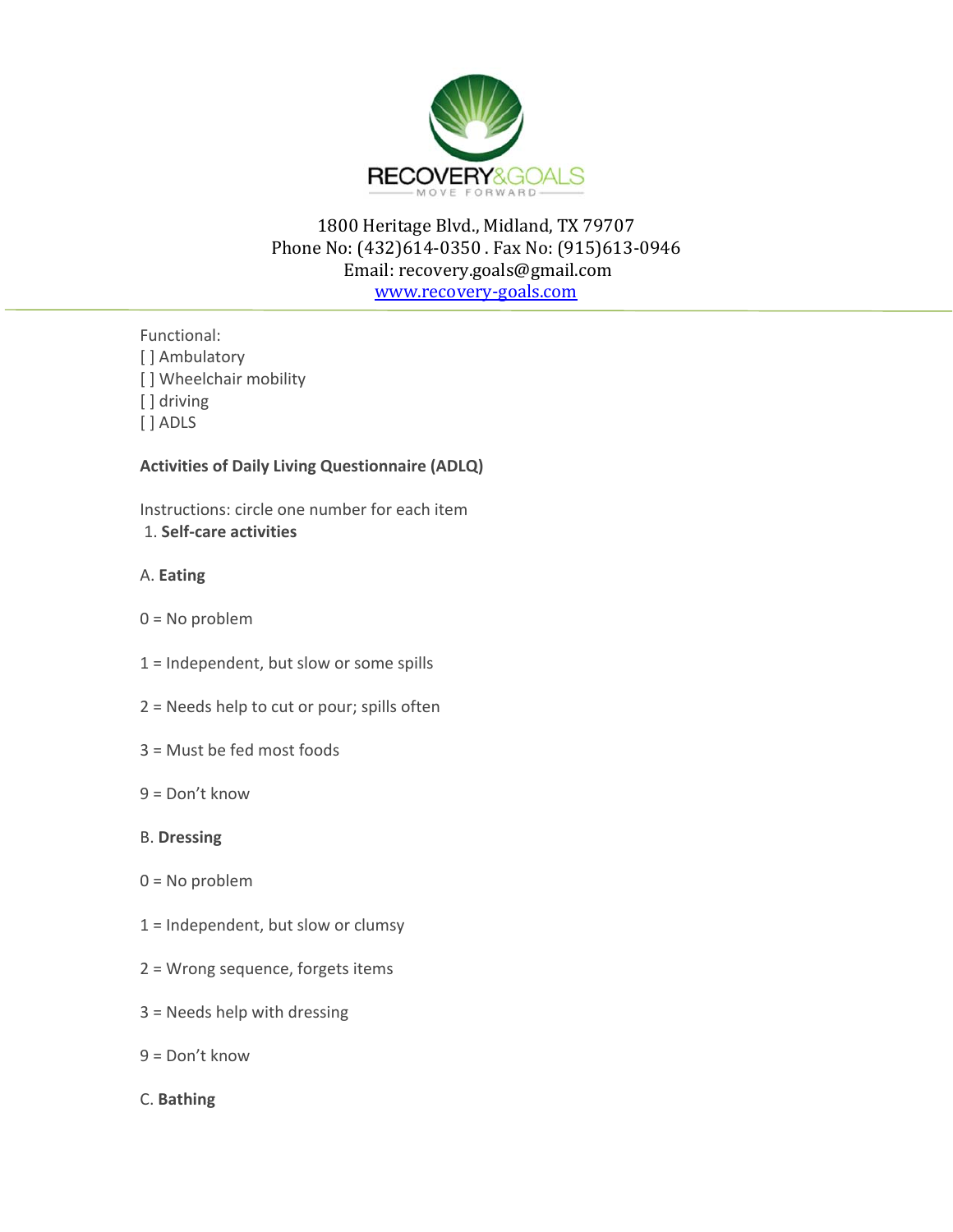

- $0 = No$  problem
- 1 = Bathes self, but needs to be reminded
- 2 = Bathes self with assistance
- 3 = Must be bathed by others
- $9 = Don't know$

### D. **Elimination**

- $0 =$  Goes to the bathroom independently
- 1 = Goes to the bathroom when reminded; some accidents
- 2 = Needs assistance for elimination
- 3 = Has no control over either bowel or bladder
- $9 = Don't know$

### E. **Taking pills or medicine**

- 0 = Remembers without help
- 1 = Remembers if dose is kept in a special place
- 2 = Needs spoken or written reminders
- 3 = Must be given medicine by others
- 9 = Does not take regular pills or medicine OR Don't know
- F**. Interest in personal appearance**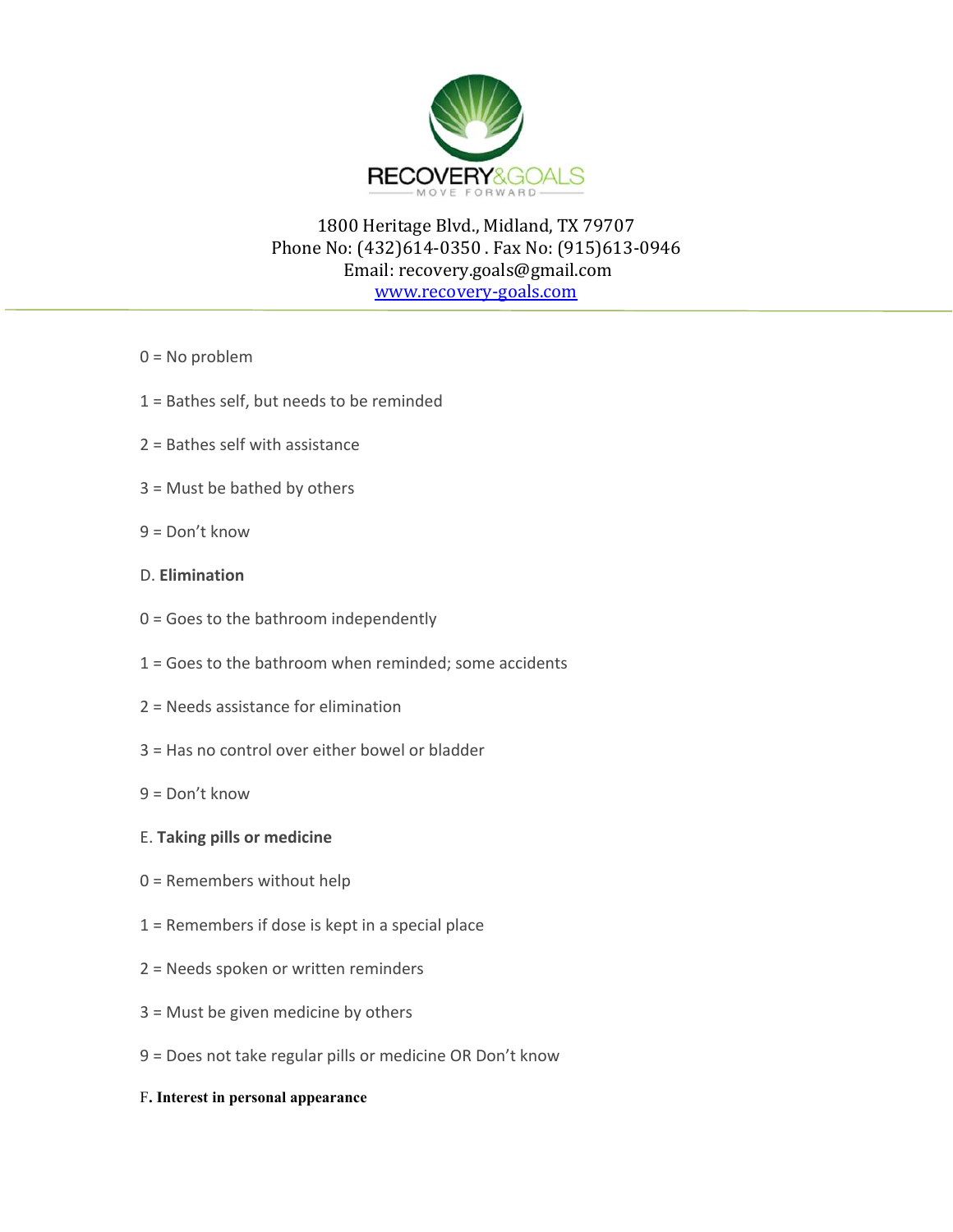

www.recovery‐goals.com

- $0 =$  Same as always
- $1 =$  Interested if going out, but not at home
- $2 =$  Allows self to be groomed, or does so on request only
- 3 = Resists efforts of caretaker to clean and groom
- $9 = Don't know$

### 2. **Household care**

### A. **Preparing meals, cooking**

- $0 =$  Plans and prepares meals without difficulty
- $1 =$  Some cooking, but less than usual, or less variety
- $2 = \text{Gets}$  food only if it has already been prepared
- $3 =$  Does nothing to prepare meals
- 9 = Never did this activity OR Don't know

### B. **Setting the table**

- $0 = No$  problem
- $1 =$  Independent, but slow or clumsy
- $2 =$ Forgets items or puts them in the wrong place
- $3 = No$  longer does this activity
- 9 = Never did this activity OR Don't know

#### C. **Housekeeping**

- $0 =$ Keeps house as usual
- $1 =$  Does at least half of his/her job
- $2 =$ Occasional dusting or small jobs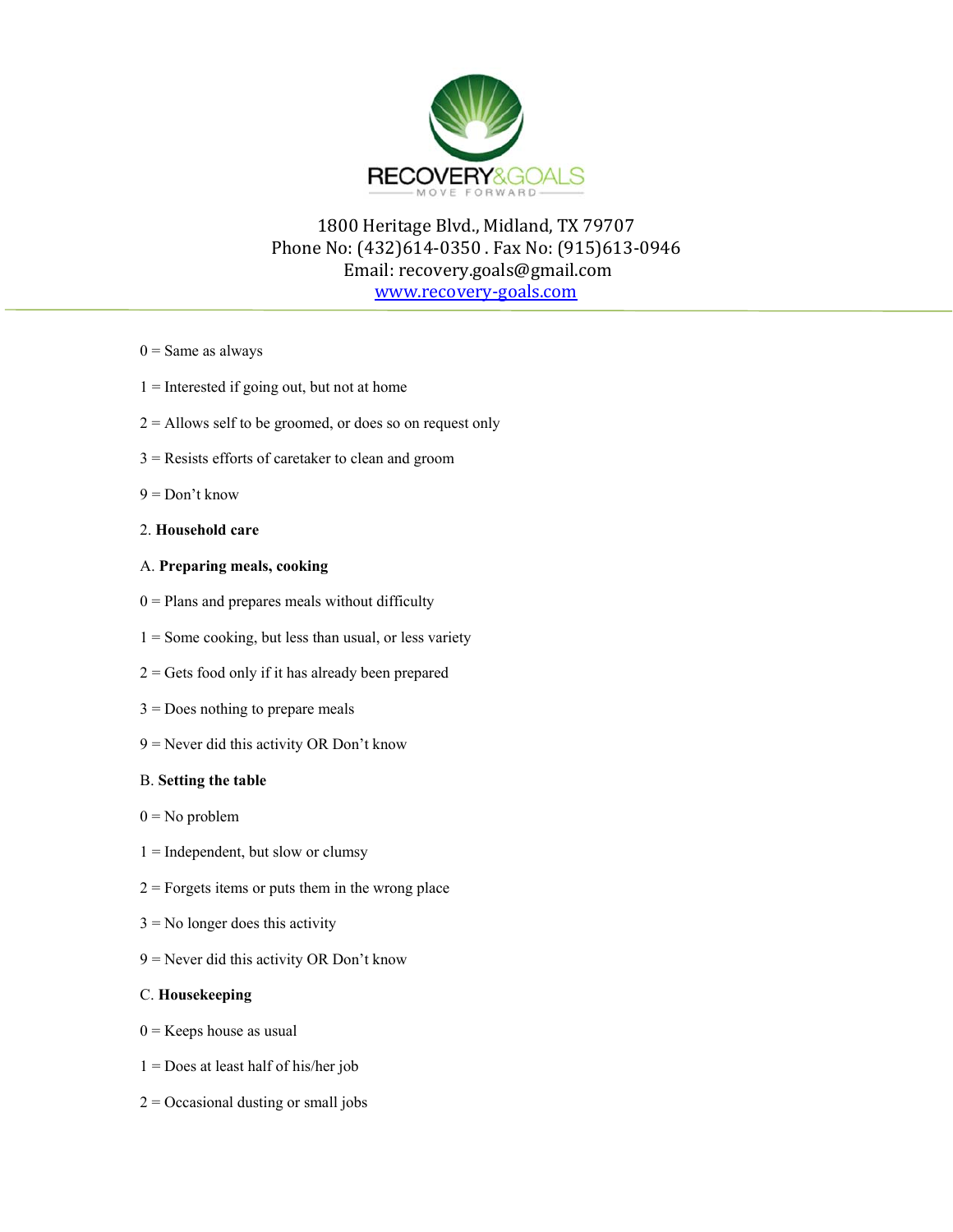

www.recovery‐goals.com

- $3 = No$  longer keeps house
- 9 = Never did this activity OR Don't know

### D. **Home maintenance**

- $0 =$  Does all tasks usual for him/her
- $1 =$  Does at least half of usual tasks
- $2 =$ Occasionally rakes or some other minor job
- 3 = No longer does any maintenance
- 9 = Never did this activity OR Don't know

### E. **Home repairs**

- $0 =$  Does all the usual repairs
- 1 = Does at least half of usual repairs
- $2 =$ Occasionally does minor repairs
- $3 =$  No longer does any repairs
- 9 = Never did this activity OR Don't know

### F. **Laundry**

- $0 = Does$  laundry as usual (same schedule, routine)
- $1 = Does$  laundry less frequently
- 2 = Does laundry only if reminded; leaves out detergent, steps
- $3 =$  No longer does laundry
- 9 = Never did this activity OR Don't know
- 3. Employment and recreation
- A. Employment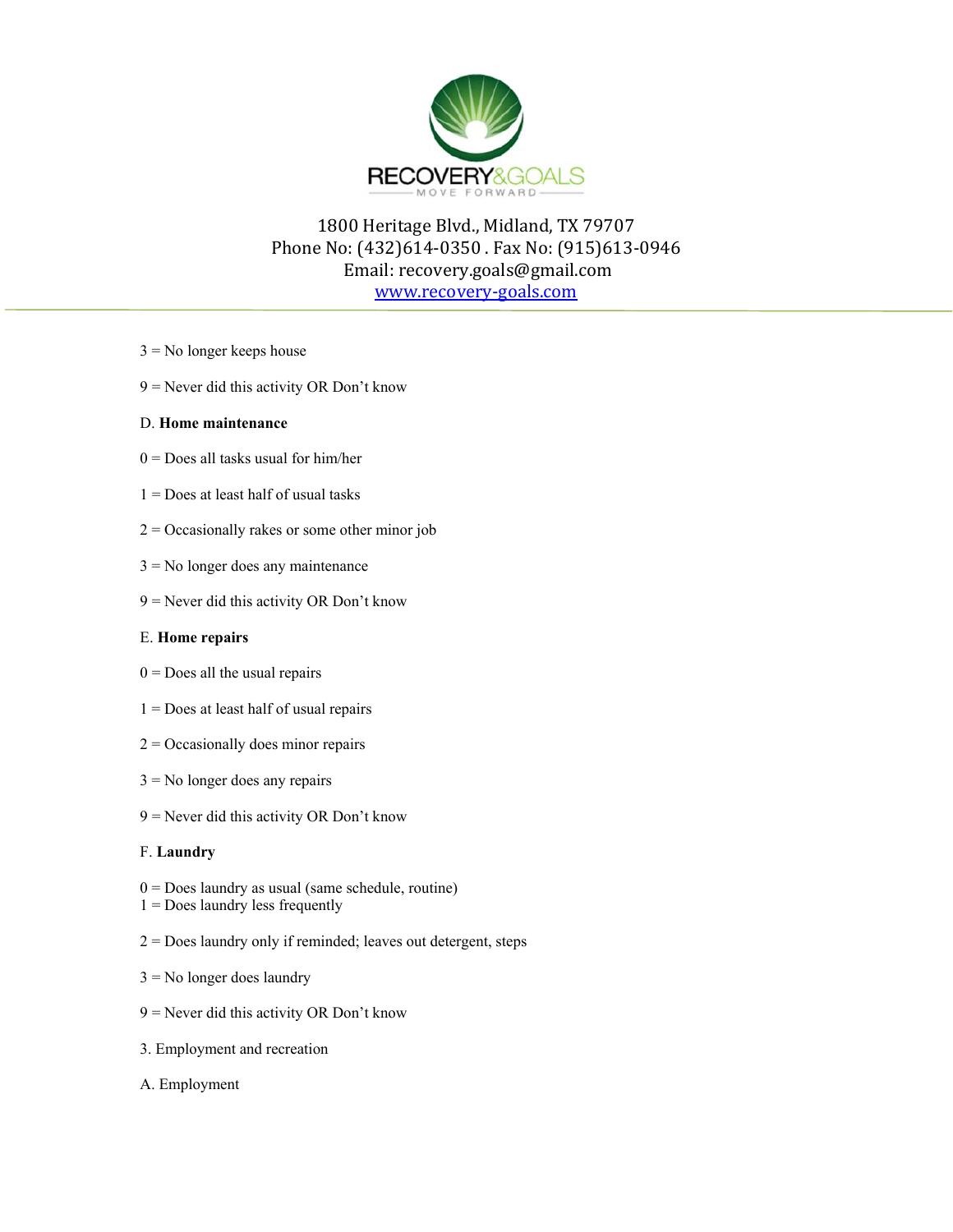

www.recovery‐goals.com

- $0 =$  Continues to work as usual
- $1 =$  Some mild problems with routine responsibilities
- $2 =$  Works at an easier job or part-time; threatened with loss of job
- $3 = No longer works$
- 9 = Never worked OR retired before illness OR Don't know

#### B. **Recreation**

- $0 =$ Same as usual
- $1 =$  Engages in recreational activities less frequently
- $2 =$  Has lost some skills necessary for recreational activities
- (eg, bridge, golfing); needs coaxing to participate
- 3 = No longer pursues recreational activities
- 9 = Never engaged in recreational activities OR Don't know

### C. **Organizations**

- $0 =$  Attends meetings, takes responsibilities as usual
- $1 =$  Attends less frequently
- $2 =$  Attends occasionally; has no major responsibilities
- $3 = No longer$  attends
- 9 = Never participated in organizations OR Don't know

#### D. **Travel**

- $0 =$ Same as usual
- $1 = \text{Gets out if someone else drives}$
- $2 = \text{Gets}$  out in wheelchair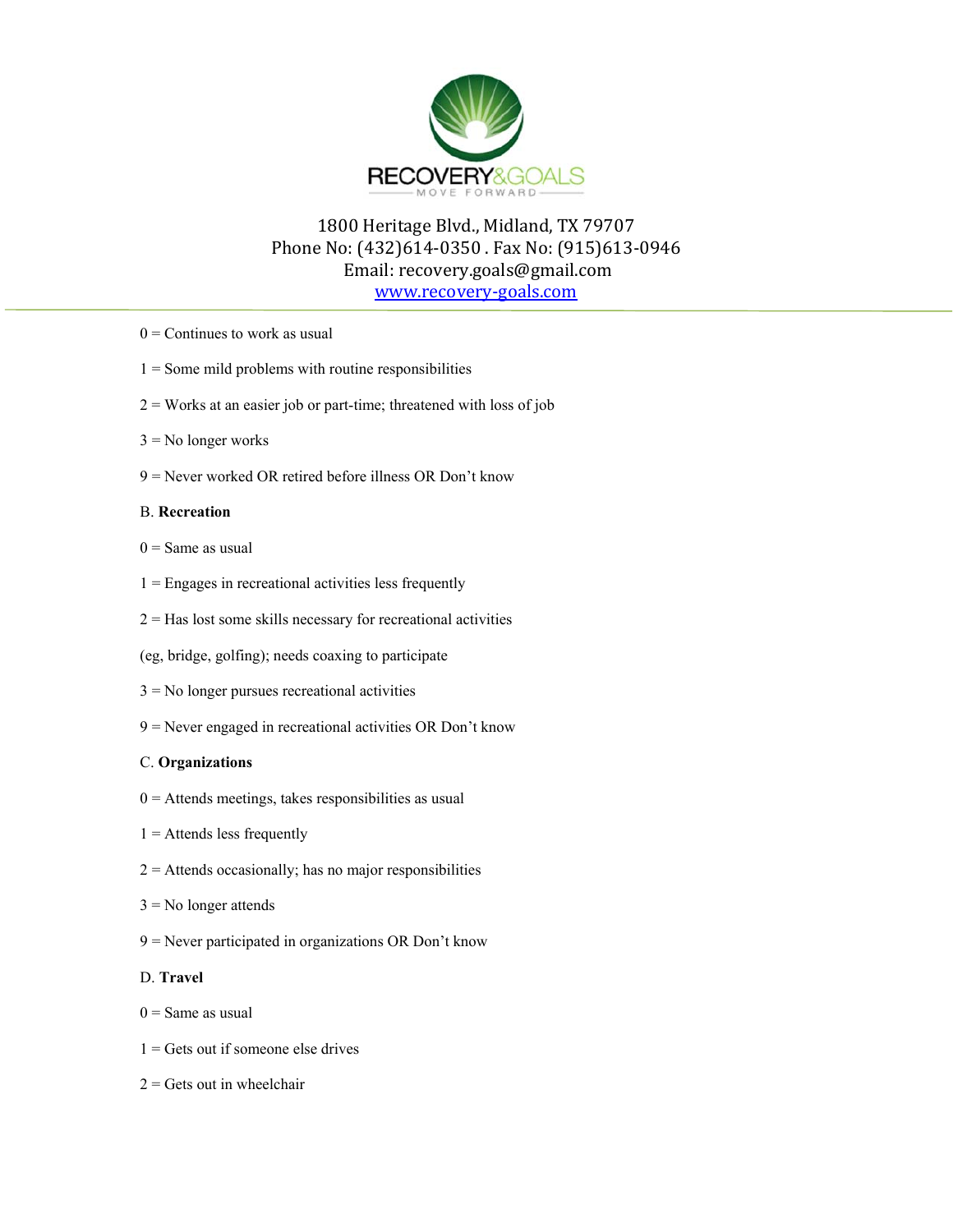

www.recovery‐goals.com

- 3 = Home- or hospital-bound
- $9 = Don't know$
- 4. **Shopping and money**

#### A. **Food shopping**

- $0 = No$  problem
- $1 =$  Forgets items or buys unnecessary items
- $2$  = Needs to be accompanied while shopping
- $3 = No$  longer does the shopping
- $9$  = Never had responsibility in this activity OR Don't know

### B. **Handling cash**

- $0 = No$  problem
- $1 =$  Has difficulty paying proper amount, counting
- $2 =$ Loses or misplaces money
- $3 = No$  longer handles money
- $9$  = Never had responsibility for this activity OR Don't know

### C. **Managing finances**

- $0 = No$  problem paying bills, banking
- $1 =$  Pays bills late; some trouble writing checks
- $2$  = Forgets to pay bills; has trouble balancing checkbook; needs

help from others

- 3 = No longer manages finances
- $9$  = Never had responsibility in this activity OR Don't know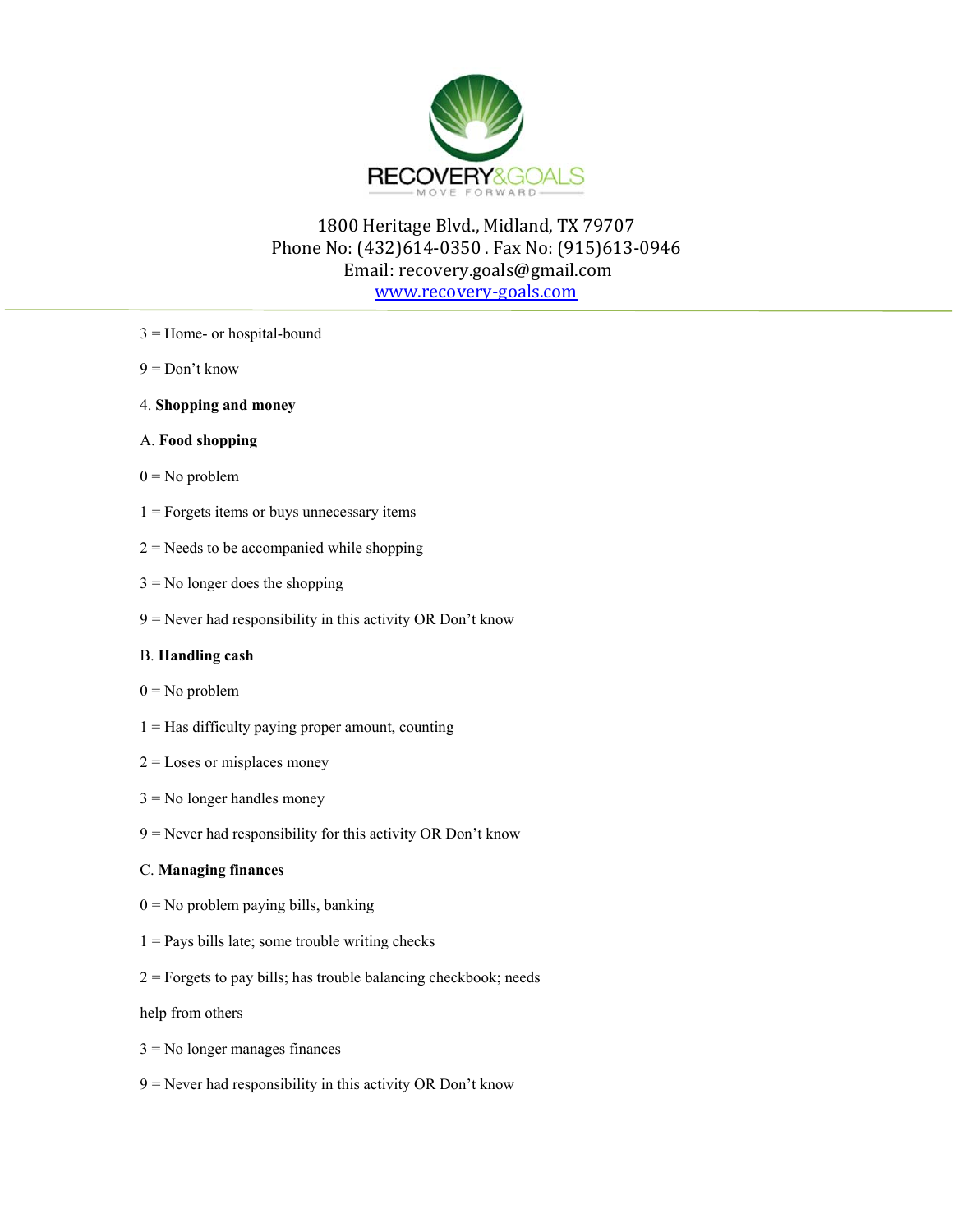

www.recovery‐goals.com

### 5. **Travel**

- A. Public transportation
- $0 =$  Uses public transportation as usual
- $1 =$  Uses public transportation less frequently
- $2 =$  Has gotten lost using public transportation
- 3 = No longer uses public transportation
- 9 = Never used public transportation regularly OR Don't know

### B. **Driving**

- $0 = Drives$  as usual
- $1 =$  Drives more cautiously
- $2$  = Drives less carefully; has gotten lost while driving
- $3 = No$  longer drives
- 9 = Never drove OR Don't know

### C. **Mobility around the neighborhood**

- $0 =$ Same as usual
- $1 =$  Goes out less frequently
- $2 =$  Has gotten lost in the immediate neighborhood
- 3 = No longer goes out unaccompanied
- $9$  = This activity has been restricted in the past OR

Don't know

### D. **Travel outside familiar environment**

 $0 =$ Same as usual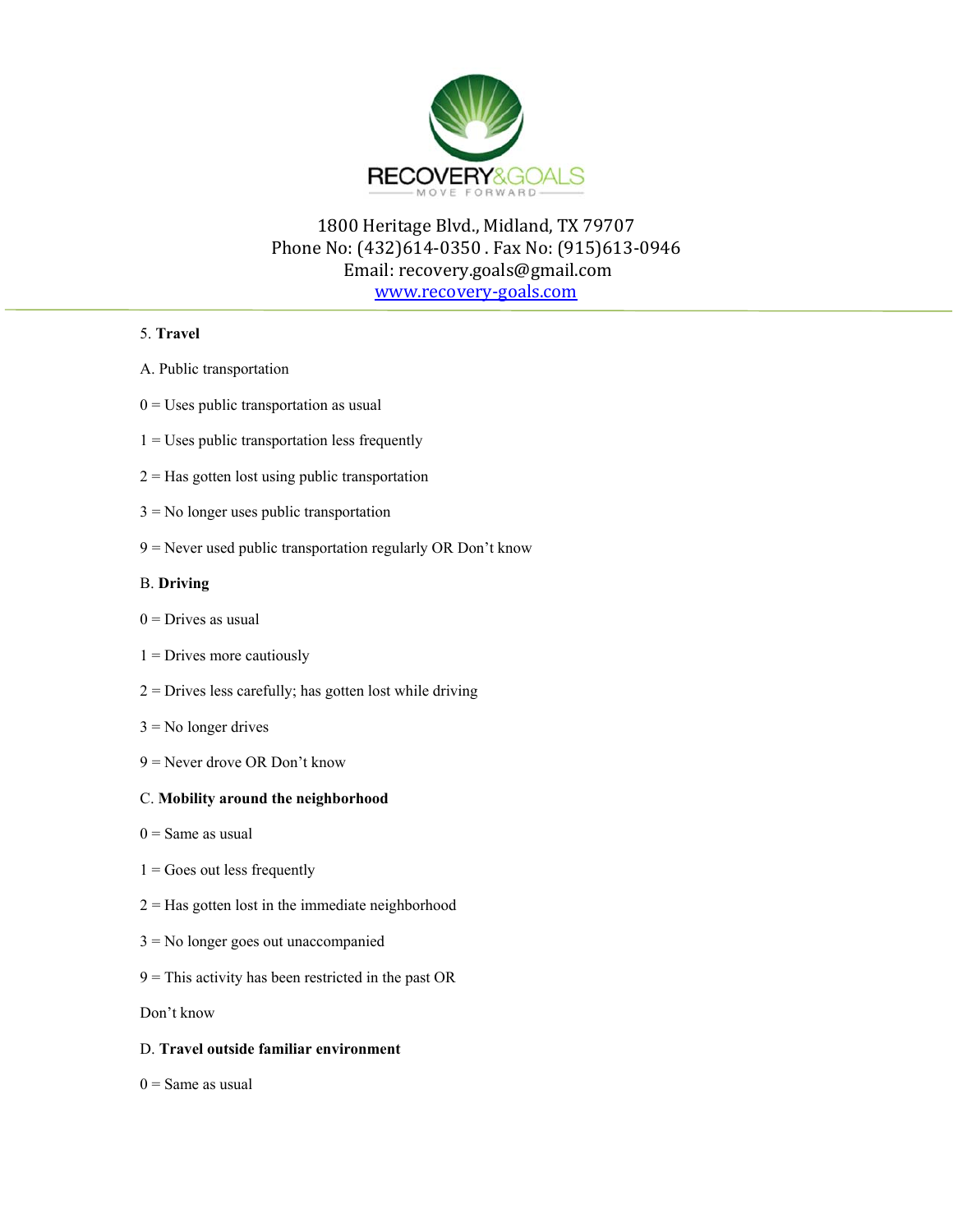

www.recovery‐goals.com

- 1 = Occasionally gets disoriented in strange surroundings
- $2 = \text{Gets}$  very disoriented but is able to manage if accompanied
- $3 =$  No longer able to travel
- 9 = Never did this activity OR Don't know
- 6. **Communication**
- A. **Using the telephone**
- $0 =$  Same as usual
- $1$  = Calls a few familiar numbers
- $2 =$  Will only answer telephone (won't make calls)
- 3 = Does not use the telephone at all
- 9 = Never had a telephone OR Don't know

### B. **Talking**

- $0 =$  Same as usual
- 1 = Less talkative; has trouble thinking of words or names
- $2 =$ Makes occasional errors in speech
- $3 =$ Speech is almost unintelligible
- $9 = Don't know$
- C. Understanding
- $0 =$  Understands everything that is said as usual
- $1 =$  Asks for repetition
- $2 =$  Has trouble understanding conversations or specific words

occasionally